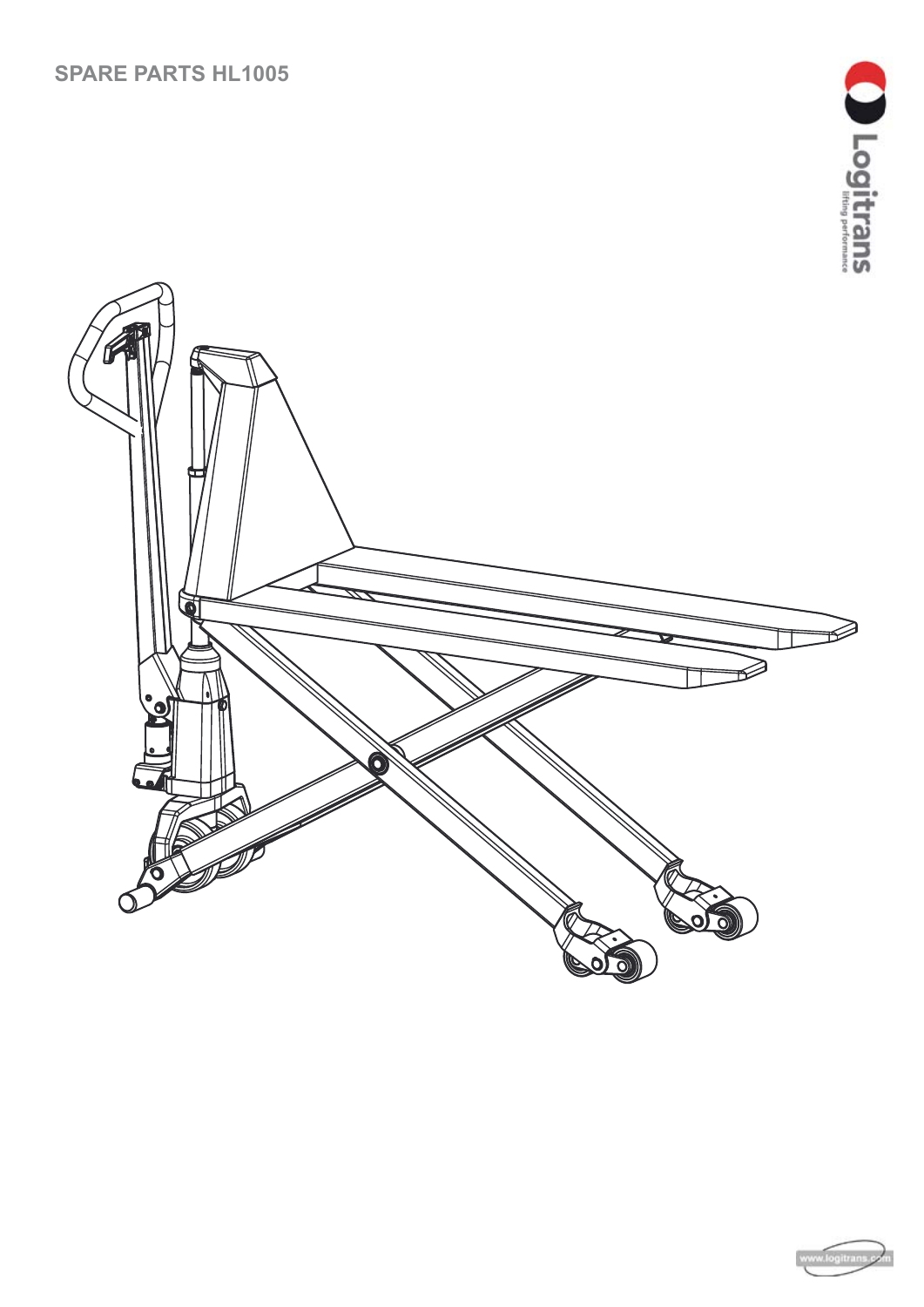# **HL 1005 Chassis**



DK Ved bestilling af dele, hvor "Part no." er gråt, skal en af følgende farvekoder angives: GB By ordering spare parts with "Part no." being grey, please state one of the following colour codes: **E** Bei der Bestellung von Ersatzteilen mit grauem "Part. no.", bitte die Farbe durch folgende Kodes angeben:

-1: RAL 2002 (Logitrans rød/red/rot)

- -2: RAL 1028 (gul/yellow/gelb)
- -3: Anden RAL-farve/an other RAL colour/eine andere RAL-Farbe

-6: Sort/black/schwarz

 $\text{Ex.}$  425050-1 = > 425050-1-1

S.no: **S844** Page **1** of3 Date: **03.04.2008** Version no: **01**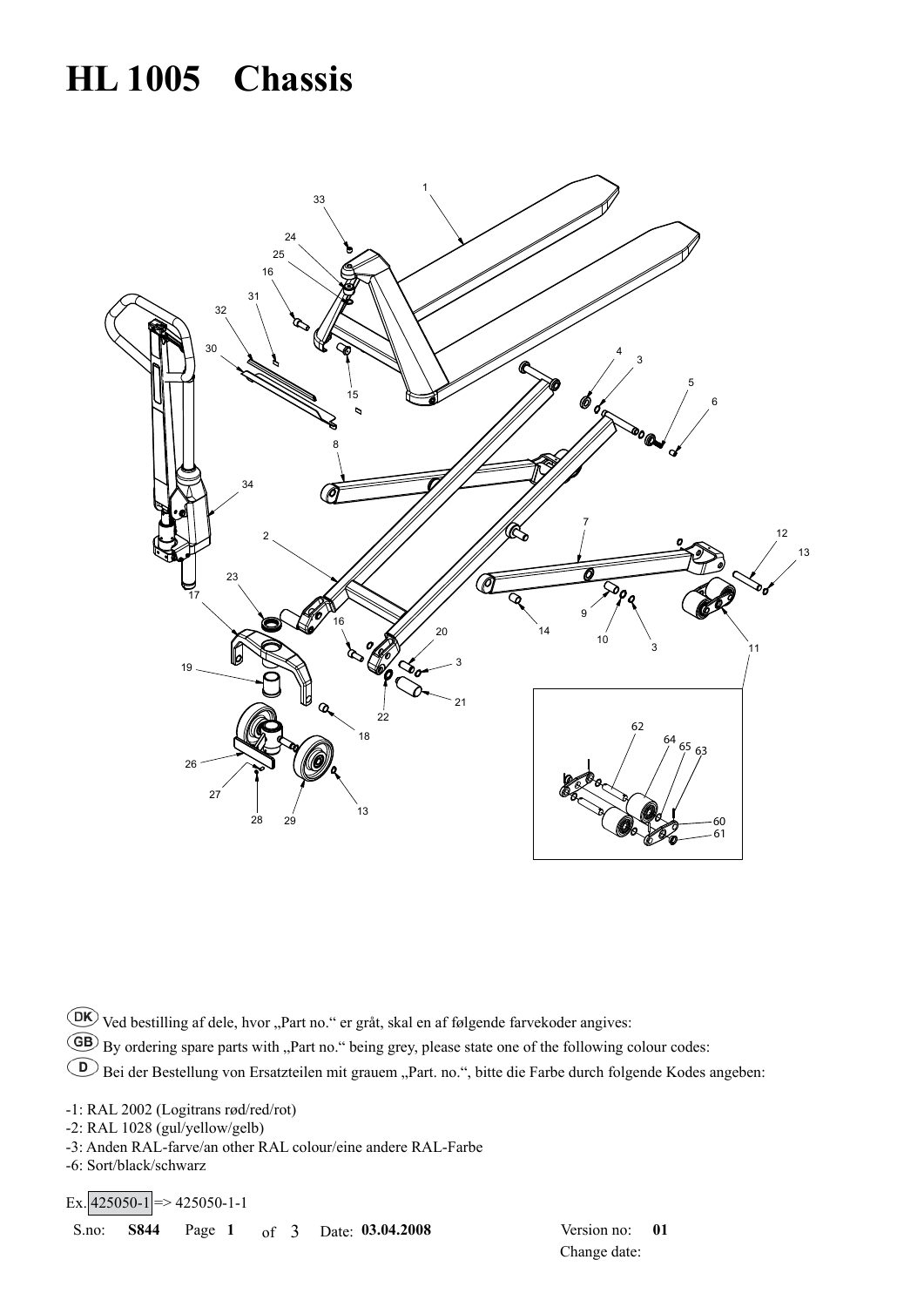|                     | <b>Spare Parts List</b> | HL                                              | <b>Chassis</b>                                                             | $21 - 04 - 08$                       | 1/2            |
|---------------------|-------------------------|-------------------------------------------------|----------------------------------------------------------------------------|--------------------------------------|----------------|
| Pos.                | Part no.                | <b>Benævnelse</b>                               | <b>Description</b>                                                         | <b>Benennung</b>                     | Pcs.           |
|                     | 425050-1                | Chassis 480x700                                 | Chassis 480x700                                                            | Chassis 480x700                      |                |
|                     | 425050-2                | Chassis 480x900                                 | Chassis 480x900                                                            | Chassis 480x900                      |                |
|                     | 425050-3                | Chassis 480x1200                                | Chassis 480x1200                                                           | Chassis 480x1200                     |                |
|                     | 425050-4                | Chassis 480x1520                                | Chassis 480x1520                                                           | Chassis 480x1520                     |                |
|                     | 425052-1                | Chassis 540x700                                 | Chassis 540x700                                                            | Chassis 540x700                      |                |
|                     | 425052-2                | Chassis 540x900                                 | Chassis 540x900                                                            | Chassis 540x900                      |                |
|                     | 425052-3                | Chassis 540x1200                                | Chassis 540x1200                                                           | Chassis 540x1200                     |                |
| $\mathbf{1}$        | 425052-4                | Chassis 540x1520                                | Chassis 540x1520                                                           | Chassis 540x1520                     | 1              |
|                     | 425052-5                | Chassis 540x2000                                | Chassis 540x2000                                                           | Chassis 540x2000                     |                |
|                     | 425053-1                | Chassis 680x700                                 | Chassis 680x700                                                            | Chassis 680x700                      |                |
|                     | 425053-2                | Chassis 680x900                                 | Chassis 680x900                                                            | Chassis 680x900                      |                |
|                     | 425053-3                | Chassis 680x1200                                | Chassis 680x1200                                                           | Chassis 680x1200                     |                |
|                     | 425053-4                | Chassis 680x1520                                | Chassis 680x1520                                                           | Chassis 680x1520                     |                |
|                     | 425053-5                | Chassis 680x2000                                | Chassis 680x2000                                                           | Chassis 680x2000                     |                |
|                     | 425100-1                | Dobb. ben 480x700                               | Double leg 480x700                                                         | Doppelbein 480x700                   |                |
|                     | 425100-2                | Dobb. ben 480x900                               | Double leg 480x900                                                         | Doppelbein 480x900                   |                |
|                     | 425100-3                | Dobb. ben 480x1200                              | Double leg 480x1200                                                        | Doppelbein 480x1200                  |                |
|                     | 425100-4                | Dobb. ben 480x1520                              | Double leg 480x1520                                                        | Doppelbein 480x1520                  |                |
|                     | 425102-1                | Dobb. ben 540x700                               | Double leg 540x700                                                         | Doppelbein 540x700                   |                |
|                     | 425102-2                | Dobb. ben 540x900                               | Double leg 540x900                                                         | Doppelbein 540x900                   |                |
|                     | 425102-3                | Dobb. ben 540x1200                              | Double leg 540x1200                                                        | Doppelbein 540x1200                  |                |
|                     | 425102-4                | Dobb. ben 540x1520                              | Double leg 540x1520                                                        | Doppelbein 540x1520                  |                |
| 2                   | 425102-5                | Dobb.ben 540x2000 110 mm                        | Double leg 540x2000 110 mm                                                 | Doppelbein 540x2000 110 mm           | 1              |
|                     | 425102-6                | Dobb.ben 540x2000 90 mm                         | Double leg 540x2000 90 mm                                                  | Doppelbein 540x2000 90 mm            |                |
|                     | 425103-1                | Dobb. ben 680x700                               | Double leg 680x700                                                         | Dobbelbein 680x700                   |                |
|                     |                         |                                                 |                                                                            |                                      |                |
|                     | 425103-2<br>425103-3    | Dobb. ben 680x900<br>Dobb. ben 680x1200         | Double leg 680x900                                                         | Doppelbein 680x900                   |                |
|                     |                         |                                                 | Double leg 680x1200                                                        | Doppelleg 680x1200                   |                |
|                     | 425103-4<br>425103-5    | Dobb. ben 680x1520<br>Dobb. ben 680x2000 110 mm | Double leg 680x1520                                                        | Doppelbein 680x1520                  |                |
|                     |                         | Dobb. ben 680x2000 90 mm                        | Double leg 680x2000 110 mm                                                 | Doppelbein 680x2000 110 mm           |                |
|                     | 425103-6<br>933220      |                                                 | Double leg 680x2000 90 mm                                                  | Doppelbein 680x2000 90 mm            | 10             |
| 3<br>$\overline{4}$ | 425407                  | Låsering                                        | Locking ring<br>Fork roller                                                | Schliessring                         | $\overline{4}$ |
| 5                   |                         | Gaffelrulle                                     |                                                                            | Gabelrolle                           | $\overline{2}$ |
| 6                   | 958206                  | Trykfjeder                                      | Compression spring                                                         | Druckfeder                           | $\overline{2}$ |
|                     | 402489                  | Støtteklods                                     | Support stud                                                               | Stützteil                            |                |
|                     | 425109-1H               | Enkelt ben kpl 700 højre                        | Single leg cpl. 700 right                                                  | Einzelbein kpl. 700 rechts           |                |
|                     | 425109-2H               | Enkelt ben kpl. 900 højre                       | Single leg cpl. 900 right                                                  | Einzelbein, kpl. 900 rechts          |                |
| $\overline{7}$      | 425109-3H               | Enkelt ben kpl. 1200 højre                      | Single leg cpl. 1200 right                                                 | Einzelbein Kpl. 1200 rechts          | 1              |
|                     | 425109-4H               | Enkelt ben kpl. 1520 højre                      | Single leg cpl. 1520 right                                                 | Einzelbein, Kpl. 1520 rechts         |                |
|                     | 425109-5H               | Enkelt ben kpl. 2000 h. 110 mm                  | Single leg cpl. 2000 r. 110 mm                                             | Einzelbein Kpl. 2000 r. 110 mm       |                |
|                     | 425109-6H               | Enkelt ben kpl. 2000 h. 90 mm                   | Single leg cpl. 2000 r. 90 mm                                              | Einzelbein Kpl. r. 2000 90 mm        |                |
|                     |                         |                                                 | Ved bestilling af ben skal farvekoden By ordering legs the colour code has | Bei der Bestellung von Beinen, bitte |                |
|                     |                         | placeres før H/V (i "Part no.").                | to be placed before H/V in the                                             | den Farbkode vor H/V                 |                |
|                     |                         |                                                 | part no.                                                                   | (im "Part no.") platzieren.          |                |
|                     | 425109-1V               | Enkelt ben kpl 700 venstre                      | Single leg cpl. 700 left                                                   | Einzelbein kpl. 700 links            |                |
|                     | 425109-2V               | Enkelt ben kpl. 900 venstre                     | Single leg cpl. 900 left                                                   | Einzelbein, kpl. 900 links           |                |
| 8                   | 425109-3V               | Enkelt ben kpl. 1200 venstre                    | Single leg cpl. 1200 left                                                  | Einzelbein Kpl. 1200 links           | 1              |
|                     | 425109-4V               | Enkelt ben kpl. 1520 venstre                    | Single leg cpl. 1520 left                                                  | Einzelbein, Kpl. 1520 links          |                |
|                     | 425109-5V               | Enkelt ben kpl. 2000 v. 110 mm                  | Single leg cpl. 2000 l. 110 mm                                             | Einzelbein Kpl. 2000 l. 110 mm       |                |
|                     | 425109-6V               | Enkelt ben kpl. 2000 v. 90 mm                   | Single leg cpl. 2000 l. 90 mm                                              | Einzelbein Kpl. 2000 l. 90 mm        |                |
| 9                   | 425409                  | Bøsning                                         | <b>Bushing</b>                                                             | <b>Buchse</b>                        | $\sqrt{2}$     |
| 10                  | 926221                  | Skive                                           | Washer                                                                     | Scheibe                              | $\overline{2}$ |
|                     | 404007                  | Tandem kpl. Ø75 nylon                           | Tandem cpl. 075 nylon                                                      | Tandem Kpl. Ø75 Nylon                |                |
| 11                  | 404008                  | Tandem kpl. Ø75, polyurethan                    | Tandem cpl. Ø75, polyurethan                                               | Tandem Kpl. Ø75, Polyurethan         | 2              |
|                     | 404009                  | Tandem kpl. Ø75, vulkollan                      | Tandem cpl. Ø75, vulkollan                                                 | Tandem Kpl. Ø75, Vulkollan           |                |
|                     | 404010                  | Tandem kpl. Ø75, stål                           | Tandem cpl. Ø75, steel                                                     | Tandem Kpl. Ø75, Stahl               |                |
| 12                  | 425406                  | Hjulaksel                                       | Wheel axle                                                                 | Radachse                             | $\overline{2}$ |
| 13                  | 933200                  | Låsering                                        | Locking ring                                                               | Schliessring                         | 8              |
| 14                  | 401062                  | Bøsning                                         | <b>Bushing</b>                                                             | <b>Buchse</b>                        | $\overline{2}$ |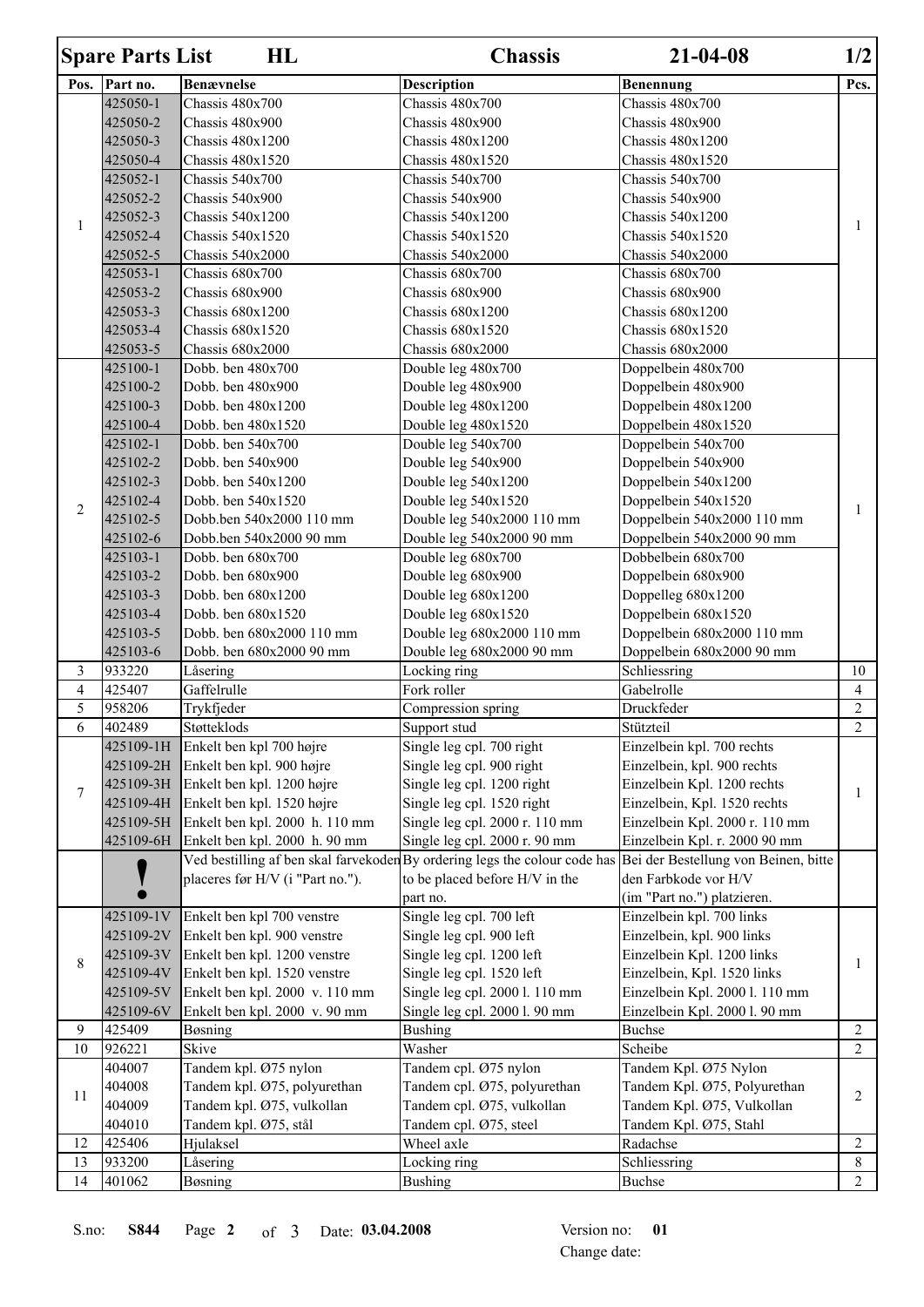|        | <b>Spare Parts List</b> | HL                                 | <b>Chassis</b>                             | $21 - 04 - 08$                     | 2/2            |
|--------|-------------------------|------------------------------------|--------------------------------------------|------------------------------------|----------------|
| Pos.   | Part no.                | <b>Benævnelse</b>                  | <b>Description</b>                         | Benennung                          | Pcs.           |
| 15     | 425400                  | Excentrisk møtrik                  | Eccentric nut                              | <b>Excentrische Mutter</b>         | $\overline{c}$ |
| 16     | 919640                  | <b>Skrue</b>                       | Screw                                      | Schraube                           | $\overline{4}$ |
|        | 425215-1                | Travers 480                        | Thrust plate 480                           | Druckplatte 480                    | 1              |
| 17     | 425215-3                | Travers 540                        | Thrust plate 540                           | Druckplatte 540                    |                |
|        | 425215-4                | Travers 680                        | Thrust plate 680                           | Druckplatte 680                    |                |
| 18     | 401061                  | Nylonbøsning                       | Nylon bushing                              | Nylonbuchse                        | $\overline{c}$ |
| 19     | 401603                  | Bøsning                            | <b>Bushing</b>                             | <b>Buchse</b>                      | 1              |
| 20     | 400754                  | Aksel                              | Axle                                       | Achse                              | $\overline{c}$ |
| 21     | 425403                  | Støtterulle                        | Support leg                                | Stütze                             | $\overline{c}$ |
| 22     | 925123                  | Stjerneskive                       | Toothed washer                             | Sternscheibe                       | $\overline{c}$ |
| 23     | 945045                  | Trykleje                           | Thrust bearing                             | Drucklager                         | 1              |
| 24     | 425401                  | Kuglesæde                          | <b>Ball</b> socket                         | Kugelfassung                       | $\mathbf{1}$   |
| 25     | 935227                  | Springring                         | Spring ring                                | Springring                         | 1              |
| 26     | 425476                  | Hjulholder m/fodbeskytter          | Wheel holder + foot protection             | Radhalter m/Fussschutz             | 1              |
| 27     | 910816                  | Pinolskrue                         | Pointed screw                              | Reitstockschraube                  | 1              |
| $28\,$ | 922080                  | Møtrik                             | Nut                                        | Mutter                             | 1              |
|        | 400713L                 | Styrehjul nylon Ø150 M/L           | Steering wheel nylon $\varnothing$ 150 W/B | Lenkrad Nylon Ø150 M/L             |                |
|        | 401096L                 | Styrehjul stål Ø150 med lejer      | Steering wheel, steel, Ø150 w/b            | Lenkrad Stahl Ø150 m/Lager         |                |
|        | 401578L                 | Styrehjul polyurethan m/lejer      | Steering wheel poly. w/bearing             | Lenkrolle Polyurethan m/Lager      |                |
|        | 400757L                 | Styrehjul vulkollan Ø150 m/l       | Steering wheel, vulk. Ø150 m/l             | Lenkrad, Vulkollan Ø150 m/L        |                |
|        | 401758UL                | Styrehjul Ø150 m/l anti statisk    | Steering wheel m/L Anti static             | Lenkrad Ø150 m/L Anti statisch     | 2              |
| 29     | 400783L                 | Styrehjul/480 nylon Ø150 m/lejer   | Steering wheel/480, nyl., Ø150 w/b         | Lenkrad/480, Nylon Ø150 m/Lager    |                |
|        | 400760L                 | Styrehjul/480 vulkol. Ø150 m/l     | Steering wheel/480 vulk. Ø150              | Lenkrad/480, Vulk. Ø150 m/l        |                |
|        | 403806L                 | Styrehjul 480 poly m/lejer         | Steering wheel 480 poly w/b                | Lenkrad 480 Poly m/Lager           |                |
|        | 401758DL                | Styrehjul/480Ø150 anti statisk     | Steering wheel/480 Anti static             | Lenkrad/480 Ø150 Anti statisch     |                |
|        | 401885L                 | Styrehjul/480 stål Ø150x35 m/lejer | Steer. wheel/480 steel Ø150 w/b            | Lenkrad/480, Stahl Ø150 m/Lager    |                |
|        | 425213                  | Bakke f/trekant 480                | Tray f/triangle 480                        | Schale f/Dreieck 480               | 1              |
| 30     | 425212                  | Bakke f/trekant 540                | Tray f/triangle 540                        | Schale f/Dreieck 540               |                |
|        | 425214                  | Bakke f/trekant 680                | Tray f/triangle 680                        | Schale f/Dreieck 680               |                |
| 31     | 993210                  | Klæbepude                          | Adhesive pad                               | Klebestreifen                      | $\overline{c}$ |
| 32     | 889115                  | U-Gummiprofil                      | Rubber profile                             | Gummiprofil                        | $\mathbf{1}$   |
| 33     | 910616                  | Pinolskrue                         | Pointed screw                              | Reitstockschraube                  | 1              |
|        | 170469-1                | Pumpe kpl. 700 m/håndtag           | Pump cpl. 700 with handle                  | Pumpe Kpl. 700 m/Deichsel          | 1              |
|        | 170469-2                | Pumpe kpl 900 m/håndtag            | Pump cpl. 900 with handle                  | Pumpe Kpl 900 m/Deichsel           |                |
| 34     | 170469-3                | Pumpe kpl. 1200 m/håndtag          | Pump cpl 1200 with handle                  | Pumpe Kpl 1200 m/Deichsel          |                |
|        | 170469-6                | Pumpe kpl 2000 m/håndtag           | Pump cpl. 2000 with handle                 | Pumpe Kpl. 2000 m/Deichsel         |                |
|        |                         | Kuglesæde 425401 og Springring     | Ballesicket 425401 and Spring ring         | Kugelfassung 425401 und Sprinring  |                |
|        |                         | 935227 indgår i pumpe kpl.         | 935227 incl. Pump cpl.                     | 935227 sind in Pupe Kpl. Enthalten |                |
| 60     | 404060                  | Beslag                             | Fittings                                   | Beschlag                           | 4              |
| 61     | 404062                  | Bøsning                            | <b>Bushing</b>                             | <b>Buchse</b>                      | 4              |
| 62     | 400162                  | Tandemaksel                        | Tandem axle                                | Achse für Tandem                   | 4              |
| 63     | 931435                  | Rørstift                           | Tubular pin                                | Rohrstift                          | 8              |
|        | 404003L                 | Tandemhjul Ø75 Nylon sort m/l      | Tandem wheels Ø75 Nylon b. m/b             | Tandem Ø75 Nylon schwarz m/L       |                |
| 64     | 404004L                 | Tandem Ø75 Poly. m/lejer           | Tandem Ø75 poly with bearing               | Tandem Ø75 Poly. m/Lager           | 4              |
|        | 404005L                 | Tandemhjul Ø75 Vulk. m/lejer       | Tand. wheel Ø75 vul with bear.             | Tandemrollen Ø75 Vulk. m/Lager     |                |
|        | 404006L                 | Tandem Ø75 stål m/lejer            | Tandem Ø75 steel with bearing              | Tandem Ø75 Stahl m/Lager           |                |
| 65     | 929200                  | Bølgeskive                         | Washer                                     | Scheibe                            | 8              |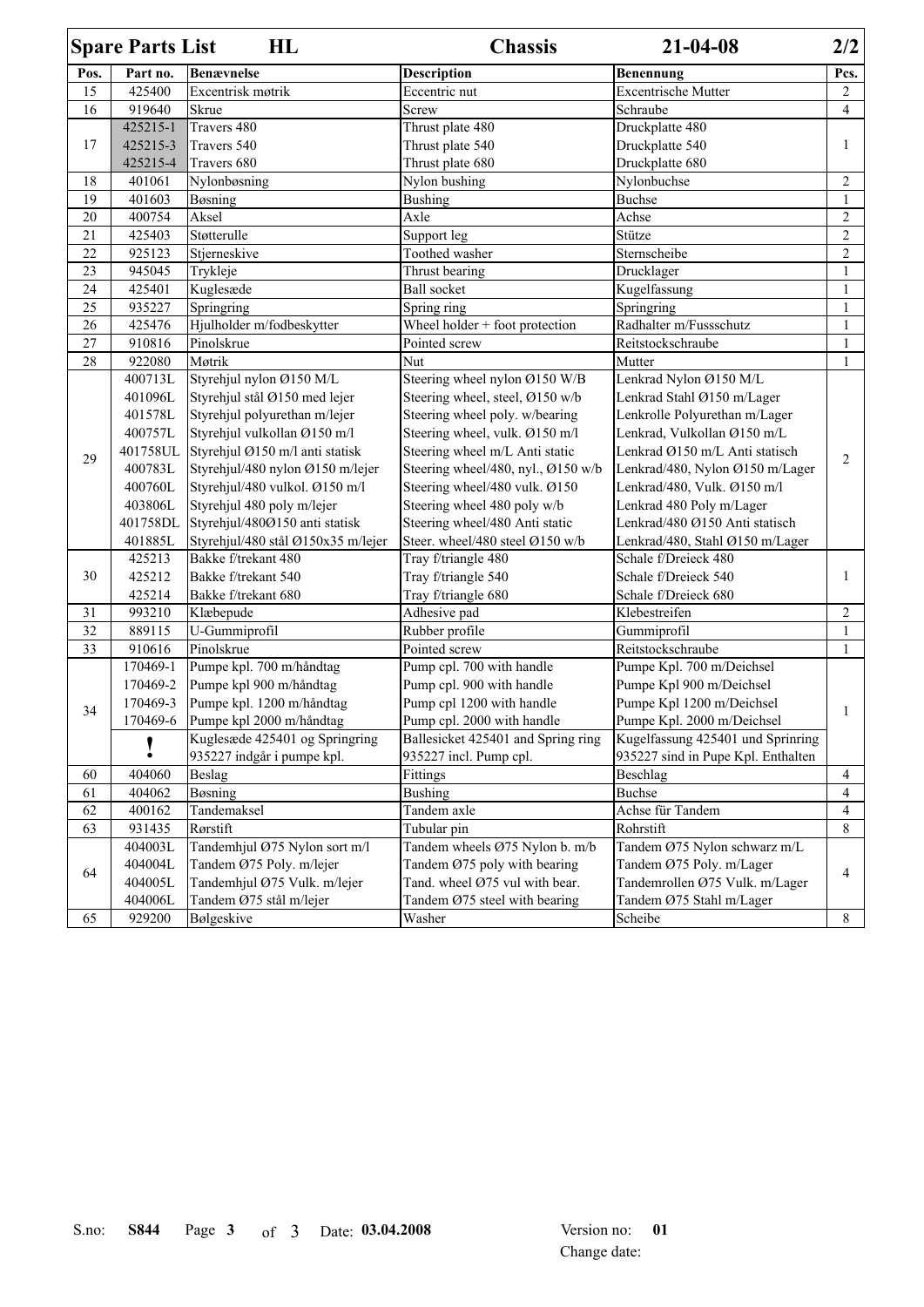## **HL 1005 Cylinder and handle**



- GB By ordering spare parts with "Part no." being grey, please state one of the following colour codes:
- **D** Bei der Bestellung von Ersatzteilen mit grauem "Part. no.", bitte die Farbe durch folgende Kodes angeben:

-1: RAL 2002 (Logitrans rød/red/rot)

- -2: RAL 1028 (gul/yellow/gelb)
- -3: Anden RAL-farve/an other RAL colour/eine andere RAL-Farbe

-6: Sort/black/schwarz

 $\text{Ex.}$  425050-1 = > 425050-1-1

S.no: **S845** Page **1** of4 Date: **03.04.2008** Version no: **01**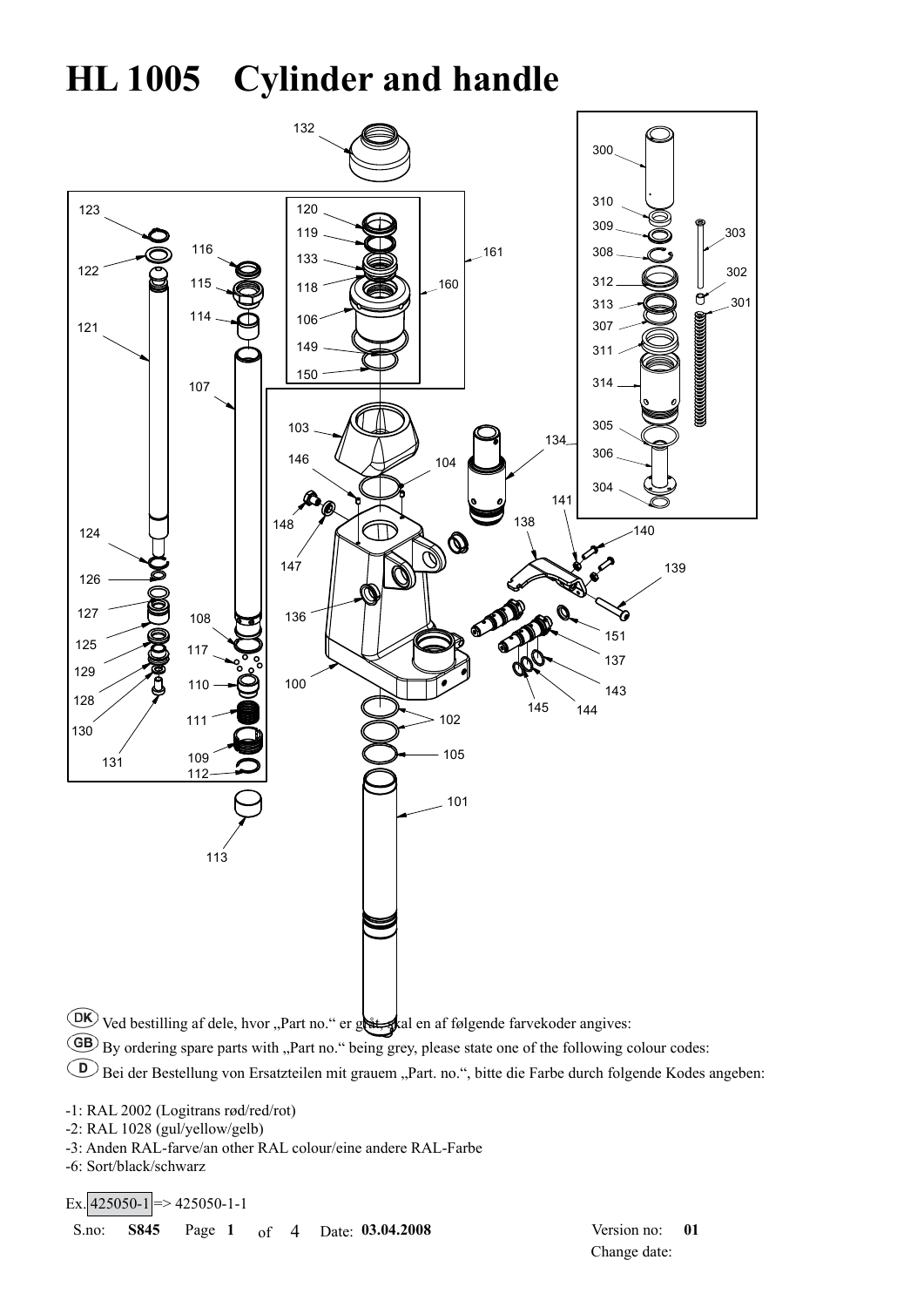### **Håndtag Pumpe og håndtag komplet**



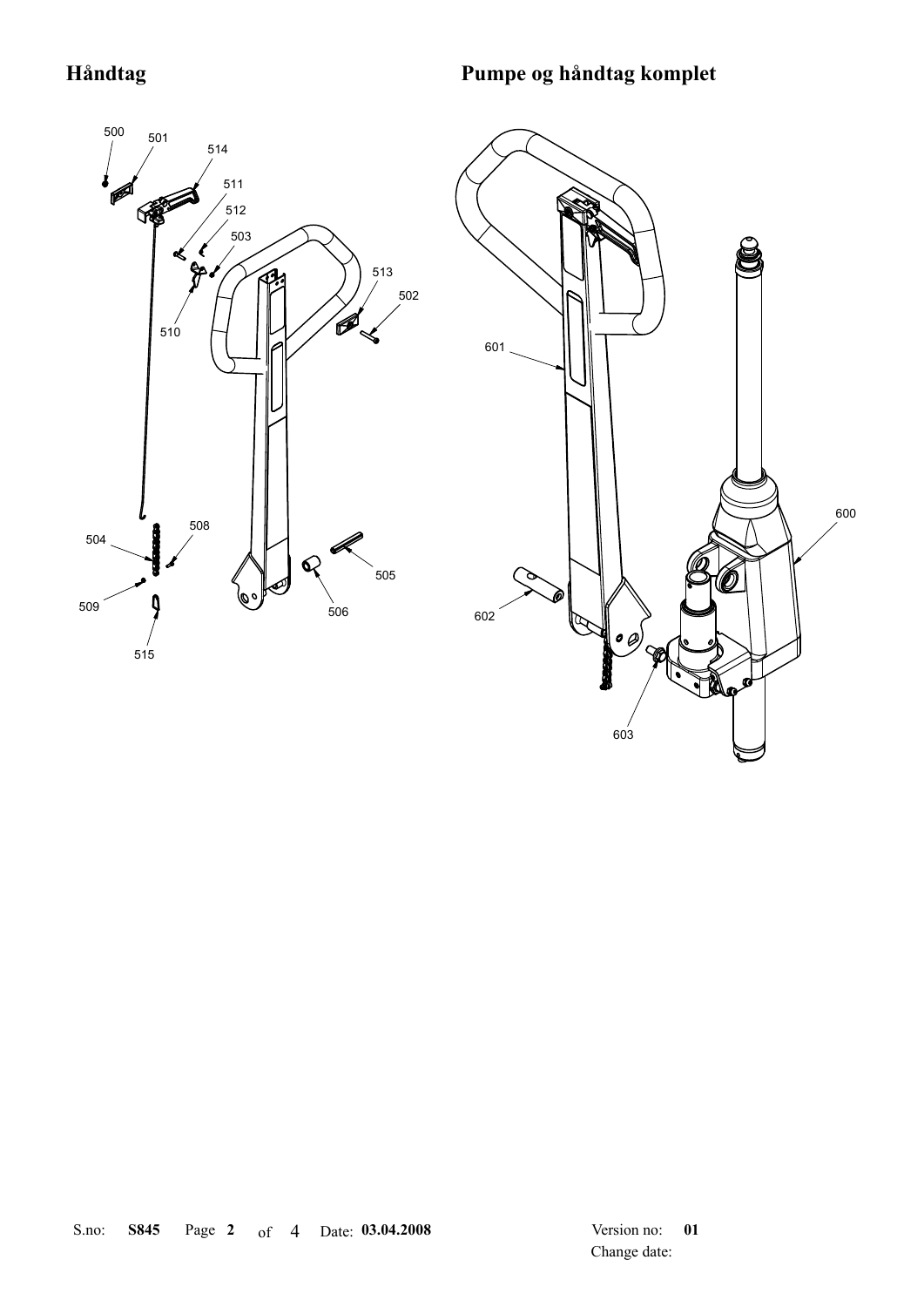|      | <b>Spare Parts List</b> | HL                         | Pump + Handle cpl            | $21 - 04 - 08$             | 1/2            |
|------|-------------------------|----------------------------|------------------------------|----------------------------|----------------|
| Pos. | Part no.                | <b>Benævnelse</b>          | <b>Description</b>           | Benennung                  | Pcs.           |
| 100  | 425017                  | Pumpe                      | $\overline{P}$ ump           | Pumpe                      |                |
| 101  | 400678                  | Bundcylinder               | Bottom cylinder              | Bodenzylinder              | 1              |
| 102  | 900440*                 | O-ring                     | $O$ -ring                    | O-Ring                     | $\overline{c}$ |
| 103  | 425018                  | Mellemstykke, pumpe        | Middle piece, pump           | Zwischenstück, Pumpe       | 1              |
| 104  | 900490*                 | $O$ -ring                  | $O$ -ring                    | O-Ring                     | 1              |
| 105  | 935450                  | Springring                 | Spring ring                  | Klemmring                  | 1              |
| 106  | 403959-1                | Topstykke                  | Top section                  | Zylinderkopf               | 1              |
| 107  | 403961                  | Løftecylinder              | Lifting cylinder             | Hubzylinder                | 1              |
| 108  | 425421                  | Sikringsring               | Locking ring                 | Sicherungsring             | 1              |
| 109  | 403963                  | Bronzestempel              | Bronze piston                | Bronzestempel              | 1              |
| 110  | 400910                  | Kuglestop                  | <b>Ball</b> stop             | Kugelstopp                 | 1              |
| 111  | 958028                  | Trykfjeder                 | Spring                       | Druckfeder                 | 1              |
| 112  | 935460                  | Sikringsring               | Locking ring                 | Sicherungsring             | $\mathbf{1}$   |
| 113  | 425462                  | Stopklods f/stempelstang   | Stop block f/piston rod      | Stopklotz f/Kolbenstange   | 1              |
| 114  | 400897                  | Bronzebøsning              | <b>Bronze</b> bushing        | Bronzebuchse               | 1              |
| 115  | 403955                  | <b>Bronzeføring</b>        | Bronze guide                 | Bronzeführung              | 1              |
| 116  | 901205*                 | Manchet                    | Sleeve                       | Manschette                 | 1              |
| 117  | 941006                  | Kugle                      | Ball                         | Kugel                      | 6              |
| 118  | 900352*                 | Backupring                 | Backup ring                  | Backup-Ring                | 1              |
| 119  | 900351*                 | Quad ring                  | Quad ring                    | Quad Ring                  | 1              |
| 120  | 908350*                 | Skrabering                 | Scraper ring                 | Abstreifring               | 1              |
|      | 425458                  | Stempelstang 700           | Piston rod 700               | Stempelstange 700          |                |
| 121  | 425457                  | Stempelstang 900           | Pistonrod 900                | Stempelstange 900          | 1              |
|      | 425402                  | Stempelstang 1200          | Pistonrod 1200               | Stempelstange 1200         |                |
| 122  | 425415                  | Skive                      | Washer                       | Scheibe                    | 1              |
| 123  | 933242                  | Låsering                   | Locking ring                 | Schliessring               | $\mathbf{1}$   |
| 124  | 935227                  | Springring                 | Spring ring                  | Springring                 | 1              |
| 125  | 403957                  | Stempel                    | Piston                       | Stempel                    | $\mathbf{1}$   |
| 126  | 900140*                 | O-ring                     | O-ring                       | O-Ring                     | 1              |
| 127  | 900220*                 | O-ring                     | $\overline{O}$ -ring         | O-Ring                     | 1              |
| 128  | 403958                  | Stempel f/kugle            | Piston f/ball                | Stempel f/Kugel            | 1              |
| 129  | 901204*                 | Manchet                    | Sleeve                       | Manschette                 | 1              |
| 130  | 925101                  | Fjederskive                | Spring washer                | Federscheibe               | 1              |
| 131  | 919116                  | Skrue                      | Screw                        | Schraube                   | 1              |
| 132  | 425411                  | Gummi-manchet              | Rubber sleeve                | Gummi-Manschette           | 1              |
| 133  | 901350*                 | U-Manchet                  | U-sleeve                     | U-Manschette               | 1              |
| 134  | 170041                  | Pumpecylinder kpl.         | Pump cylinder cpl.           | Pumpezylinder Kpl.         | 1              |
| 136  | 404062                  | Bøsning                    | <b>Bushing</b>               | <b>Buchse</b>              | $\overline{c}$ |
| 137  | 170474                  | Ventilindsats kpl. HL 1005 | Valve insert cpl. HL 1005    | Ventileinsatz kpl. HL 1005 | $\overline{2}$ |
| 138  | 420035                  | Udløserarm                 | Release arm                  | Auslöser-Arm               | 1              |
| 139  | 919850                  | Skrue                      | Screw                        | Schraube                   | 1              |
| 140  | 919620                  | Skrue                      | Screw                        | Schraube                   | $\overline{c}$ |
| 141  | 922060                  | Møtrik                     | Nut                          | Mutter                     | $\overline{c}$ |
| 143  | 900192*                 | $O$ -ring                  | O-ring                       | O-Ring                     | $\overline{c}$ |
| 144  | 900182*                 | $O$ -ring                  | O-ring                       | $\overline{O}$ -Ring       | $\overline{c}$ |
| 145  | 900162*                 | O-ring                     | O-ring                       | O-Ring                     | $\overline{c}$ |
| 146  | 932508                  | Stålstift                  | Pin                          | Stift                      | $\overline{c}$ |
| 147  | 905101*                 | Proppakning                | Plug gasket                  | Stopfen                    | $\mathbf{1}$   |
| 148  | 400658                  | Ventilskrue                | Valve screw                  | Verschluss                 | 1              |
| 149  | 900690*                 | O-ring                     | $O$ -ring                    | O-Ring                     | 1              |
| 150  | 900420*                 | O-ring                     | O-ring                       | O-Ring                     | $\mathbf{1}$   |
| 151  | 908150*                 | Skrabering                 | Scraper ring                 | Abstreifring               | $\overline{c}$ |
| 160  | 170466                  | Topstykke kpl.             | Top section, cpl.            | Zylinderkopf, Kpl.         | $\mathbf{1}$   |
| 161  | 170056                  | Teleskopcylinder m/top     | Telescopic cylinder with top | Teleskopzylinder m/Top     | $\mathbf{1}$   |